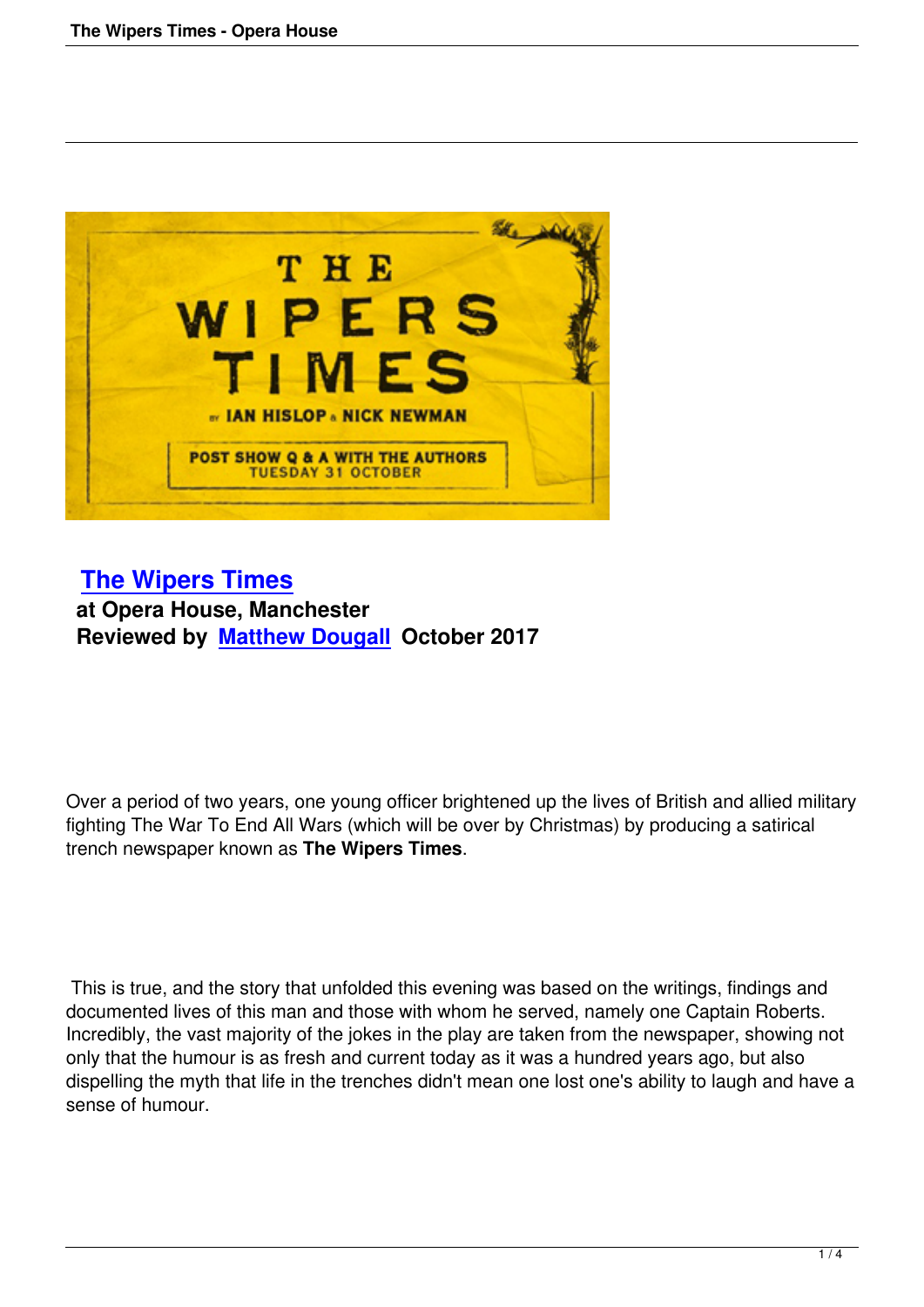*"A: The war is not funny. B: The authors are aware of that."*

The play itself lies somewhere between the bouncy End Of Pier show satire that is 'Oh What A Lovely War' and the very down to earth realism created in R. C Sherriff's 'Journey's End' (and if tonight's narrative is to believed then the very same R.C. Sherriff also contributed to The Wipers Times). However, what I think surprised me the most this evening was something which affected me on a personal level. Both my grandfathers fought in WW1; both were for some time stationed in Ypres, and I have heard mention of The Menin Road, Hellfire Corner, Vimy Ridge, Passchendaele etc from their handed down anecdotes; and I also know that both of them were also sent to fight on the Somme, and both went over the top several times with fixed bayonets, and amazingly both lived to tell the tale. And so to find that the journey of this evening's hero was similar was surprising and interesting.

*"A: Someone has to account for the war. B: We should leave that to history."*

This play, itself adapted from the film of the same name, was written by Nick Newman and Ian Hislop, and funnily, this didn't surprise me. I could hear Hislop saying many of the lines in the play himself, almost as if he is the reincarnation of Captain Roberts for the modern era! This show had Ian Hislop written all over it - but in a good way (for those of you who don't know then Ian Hislop is the editor of Private Eye).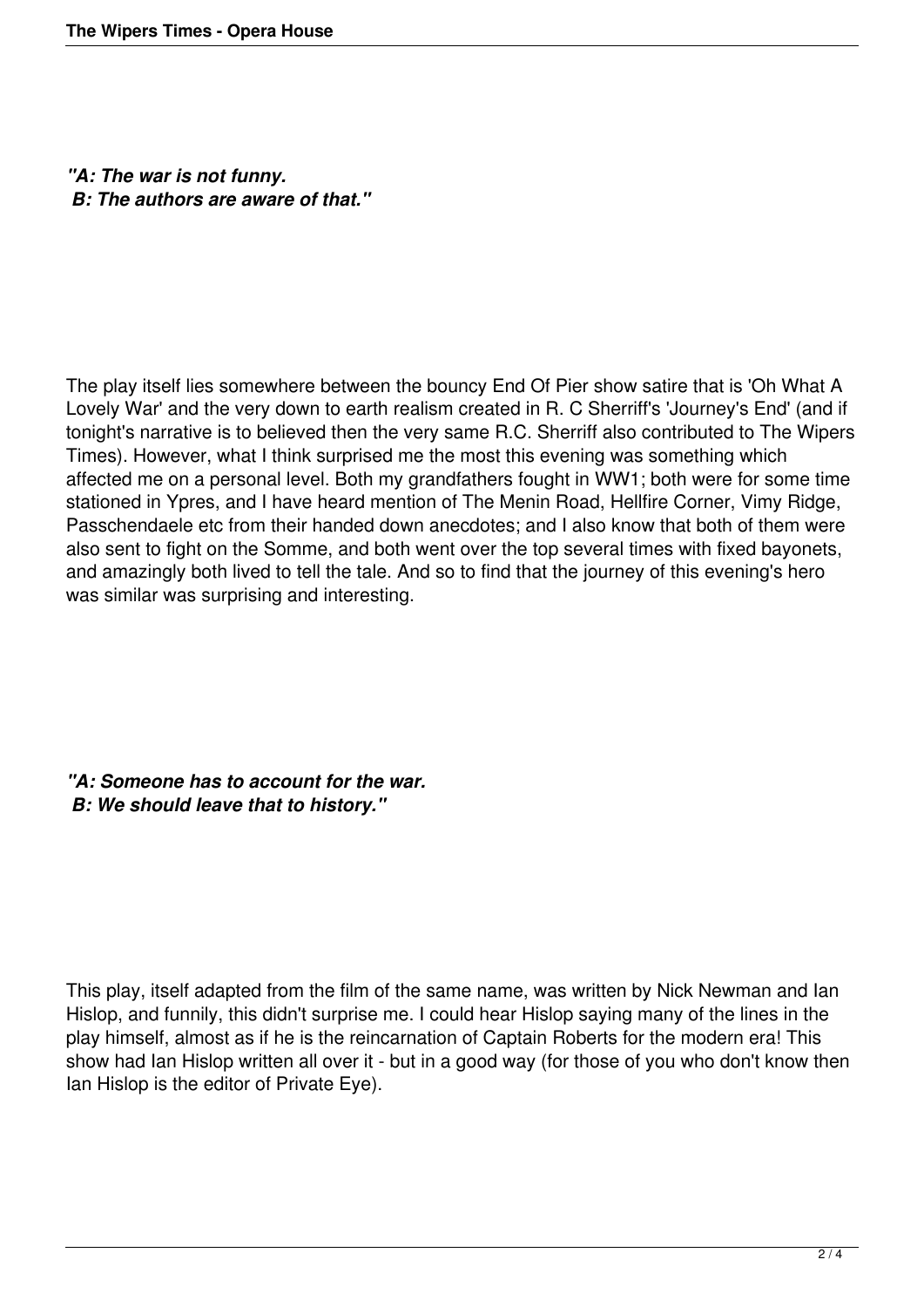With camaraderie, bonhomie, truth, Musical Hall style songs, and a huge dollop of satire, this play shows us life as it really was in trenches written by those who were experiencing that life first hand; and how against all the odds - disapproval from Top Brass, enemy fire, and lack of any real sanitary living conditions, not to mention the fact that life-expectancy in the trenches was 6 weeks - the newspaper and Roberts both survived the war.

My personal feeling is that the play is a little long. Everything that needed to be said could have been done so a little more concisely shaving off about 20 minutes to the running time, and I didn't like all the 'false endings' to the play either. The play first came to a natural conclusion after the clever parody of Kipling's 'If'', but then went on for a further ten minutes and then, even after the curtain calls, we had another rehearsed and choreographed routine for no apparent reason.

Set in a bombed out building in Ypres, pronounced as Wipers by the British, the design is a composite multi-functional one which actually works surprisingly well (**Dora Schweitzer**), and with effective lighting and sfx, the stage transforms quickly and simply from Officers' Mess to Somme trench. Costumes were accurate and authentic, and the whole had a feeling of dignity and worthiness about it.

The cast, in the main, were excellent, doing a sterling job of keeping the narrative alive and telling the story. **James Dutton** as Captain Roberts was utterly believable and a very watchable actor too. Playing an array of senior officers, comrades and folk back home were 9 other actors. I especially liked **Dan Mersh**'s seamless metamorphoses from Deputy Editor to General Mitford - two lovely and completely different characters, and **George Kemp** 's Lieutenant Pearson. Sadly